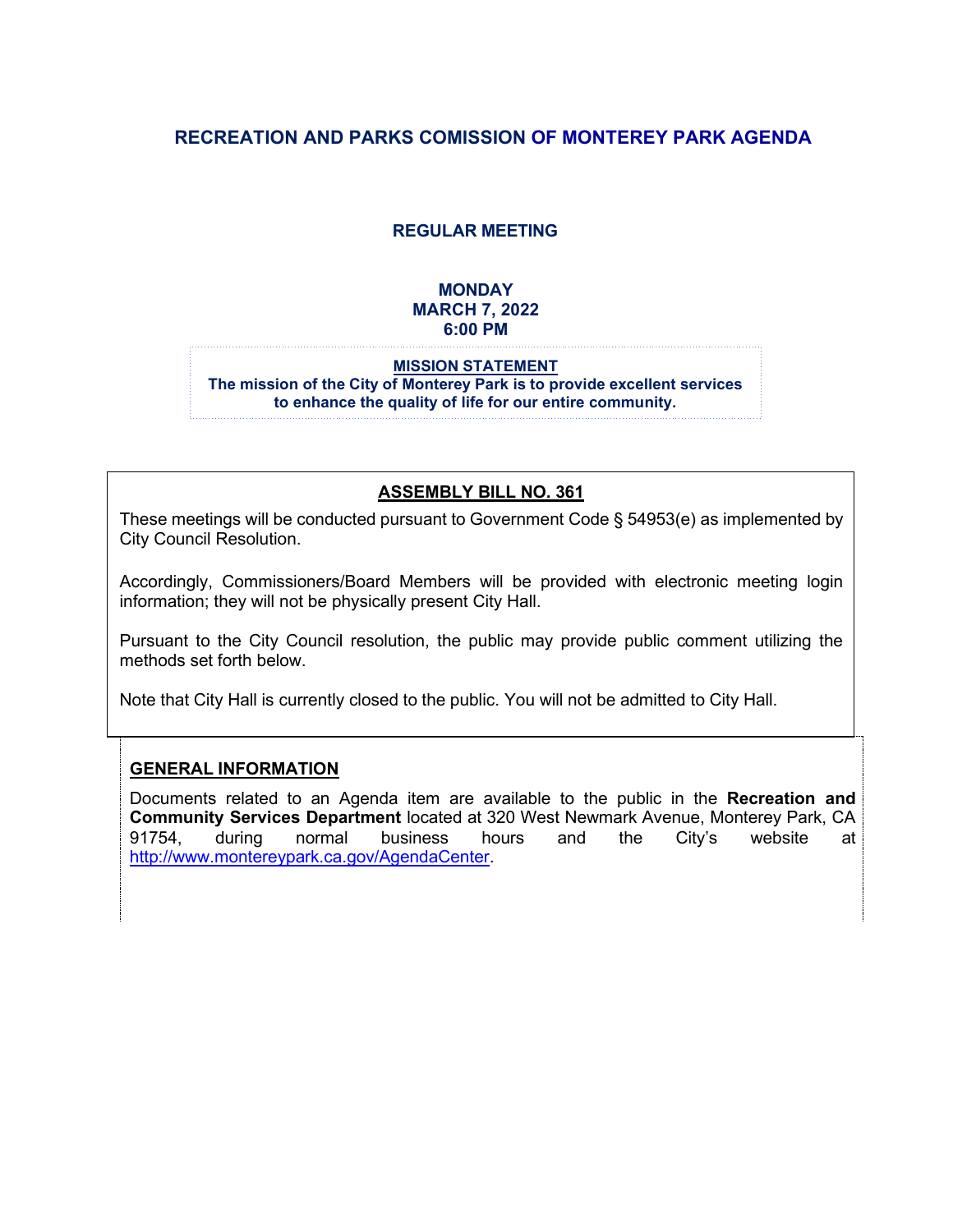#### **PUBLIC PARTICIPATION**

In accordance with Government Code § 54953(e) and City Council resolution, remote public participation is allowed in the following ways:

#### Via Email

Public comment will be accepted up to 24 hours before the meeting via email to **[recreation@montereypark.ca.gov](mailto:recreation@montereypark.ca.gov)** and, when feasible, read into the record during public comment. Written communications are limited to not more than 50 words.

#### Via Telephone

Public comment may be submitted via telephone during the meeting, before the close of public comment, by calling (888) 788-0099 or (877) 853-5247 and entering Zoom Meeting ID**: 811-8589-4969** then press pound (#). When prompted to enter participation ID number press pound (#) again. If participants would like to make a public comment they will enter "\*9" then the **Recreation and Community Services** office will be notified, and you will be in the rotation to make a public comment. Participants are encouraged to join the meeting 15 minutes before the start of the meeting. You may speak up to 5 minutes on Agenda item. Speakers will not be allowed to combine time. The Chair and Commission/Board Members may change the amount of time allowed for speakers. As part of the virtual meeting protocols, anonymous persons will not be allowed to provide public comment.

#### Important Disclaimer

When a participant calls in to join the meeting, their name and/or phone number will be visible to all participants. Note that all public meetings will be recorded.

Per the Americans with Disabilities Act, if you need special assistance to participate in this meeting please call City Hall at **626-307-1388** for reasonable accommodation at least 24 hours before a meeting. Council Chambers are wheelchair accessible.

| <b>CALL TO ORDER</b> | <b>Commission Chair</b>                                              |
|----------------------|----------------------------------------------------------------------|
| <b>FLAG SALUTE</b>   | <b>Memo Chavez</b>                                                   |
| <b>ROLL CALL</b>     | Philip Chang, Johnny Kwok, Paul Lee, Barbara Ngai and Grace<br>Young |

#### **AGENDA ADDITIONS, DELETIONS, CHANGES AND ADOPTIONS**

#### PUBLIC COMMUNICATIONS:

While all comments are welcome, the Brown Act does not allow the Commission to take action on any item not on the agenda. The Commission may briefly respond to comments after Public Communications is closed. Persons may, in addition to any other matter within the Commission's subject-matter jurisdiction, comment on Agenda Items at this time. If you provide public comment on a specific Agenda item at this time, however, you cannot later provide comments at the time the Agenda Item is considered.

#### **ORAL AND WRITTEN COMMUNICATIONS**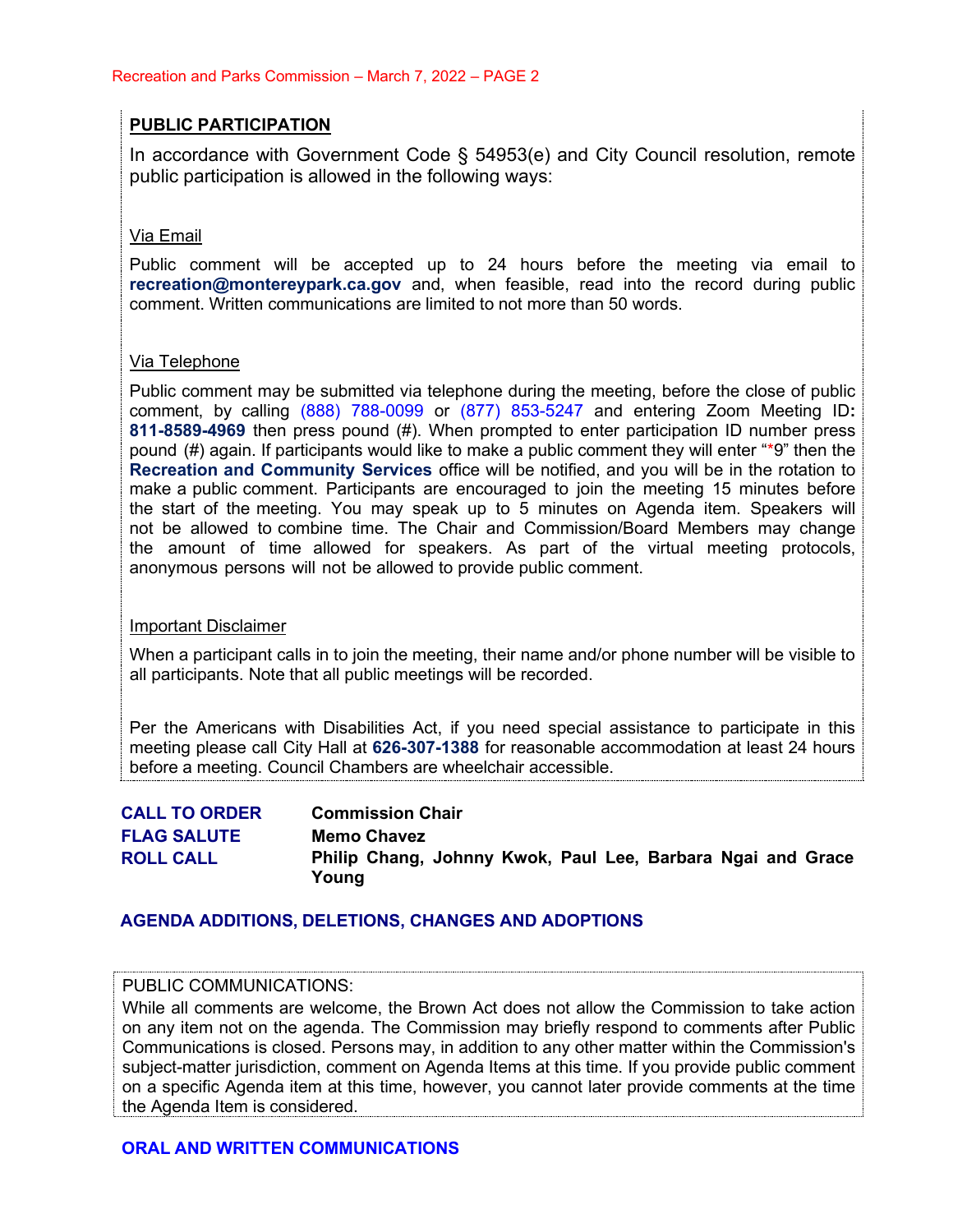- **[1.] PRESENTATIONS Staff Status Report**
- **[2.] OLD BUSINESS**
- **2-A.** COVID-19 Recreation Updates Current Activities & Events
- **2-B.** Dog Park Sub Committee Updates
- **[3.] NEW BUSINESS**

#### **3-A. RECREATION AND PARKS COMMISSION MINUTES**

It is recommended that the **Recreation and Parks Commission**

- (1) Approve the minutes for the special meetings of November 1, 2021 and February 7, 2022 and
- (2) Take such additional, related, action that may be desirable.

#### **3-B. ALHAMBRA UNIFIED SCHOOL DISTRICT – REPRESENTATIVE REPORT**

#### **[4.]. COMMISSION COMMUNICATIONS AND COMMISSIONER AND AGENCY MATTER**

**– PARK CONDITIONS/STATUS**

#### **ADJOURN**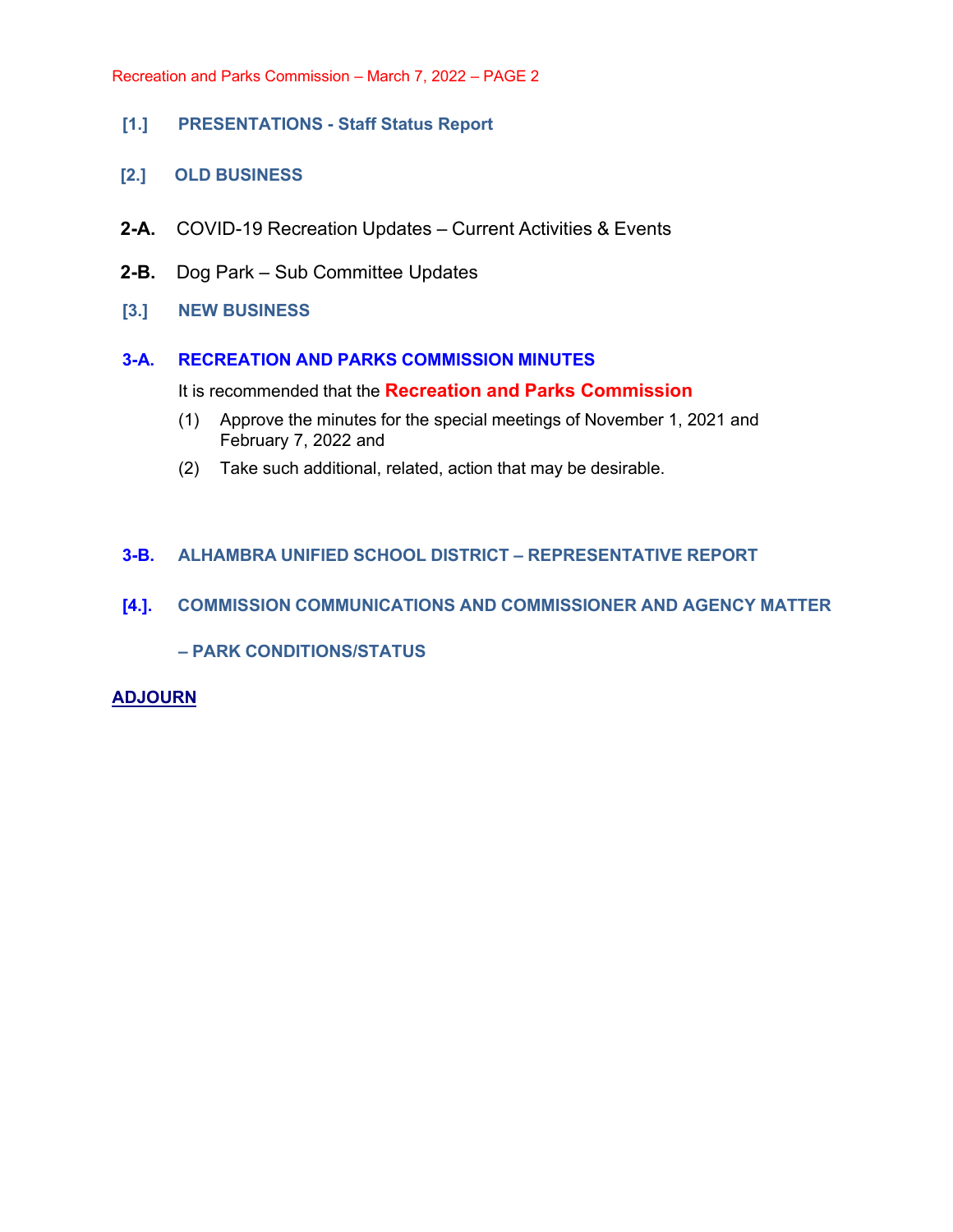

# **RECREATION AND PARKS Commission Staff Report**

**DATE:** March 07, 2022

# **AGENDA ITEM NO:** 3-A

**TO:** Recreation and Parks Commission

**FROM:** Memo Chavez, Acting Recreation Supervisor

**SUBJECT:** RECREATION AND PARKS COMMISSION MINUTES

# **RECOMMENDATION:**

It is recommended that the Recreation and Parks Commission:

- (1) Approve the minutes for the regular meeting of November 1, 2021 and February 7, 2022 and
- (2) Take such additional, related, action that may be desirable.

# **EXECUTIVE SUMMARY:**

None.

**BACKGROUND:** None.

**FISCAL IMPACT:** None.

# **Respectfully submitted by:**

Memo Chavez Acting Recreation Supervisor

Attachment:

1. Recreation and Parks Commission Minutes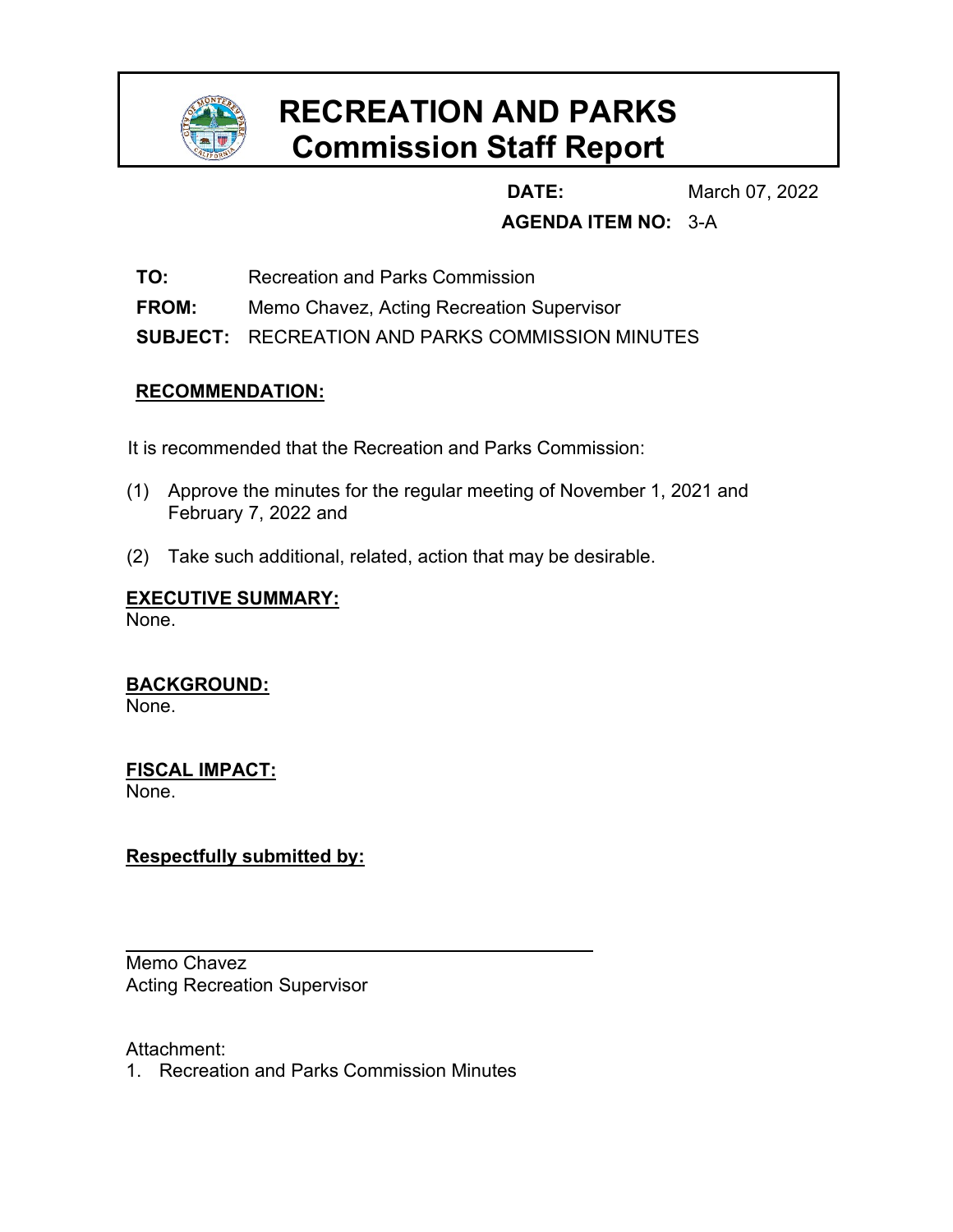# **MINUTES MONTEREY PARK RECREATION AND PARKS COMMISSION Regular Meeting Monday, November 1, 2021**

The Recreation and Parks Commission of the City of Monterey Park held a special meeting via teleconference on Monday, September 13, 2021 at 6:00 p.m.

# **CALL TO ORDER:**

Acting Recreation Supervisor, Memo Chavez called the meeting to order at 6:06 p.m.

**FLAG SALUTE**: Acting Recreation Supervisor, Memo Chavez

**ROLL CALL:** Philip Chang, Johnny Kwok, Paul Lee, Barbara Ngai and Grace Young

**ABSENT:** Philip Chang, Barbara Ngai

# **AGENDA ADDITIONS, DELETIONS, CHANGES AND ADOPTIONS**

# **ORAL AND WRITTEN COMMUNICATIONS**

**Oral Communications –** 

- **1. PRESENTATIONS** None
- **2. OLD BUSINESS** All items for Discussion only

# **2-A. COVID-19 Recreation – Update**

Covid testing being done at Langley Center, Wednesday through Sunday from 9am – 4pm.

#### **2-B. Dog Park – Discussion**

Commissioner Grace Young no updates at this time

#### **2-C. Pickleball Update**

Staff is working on offering a Pickleball Tournament. Pickleball Tournament will take place at Barnes Park on Saturday, November 6.

#### **New Business**

#### **3-A. Recreation and Parks Commission Minutes**

**Action Taken**: The Recreation and Parks Commission approved the Recreation and Parks Commission minutes from the special meeting of September 13, 2021.

**Motion: Moved by** Commissioner Young and seconded by Commissioner Kwok, motion approved by the following vote: Ayes: Commissioners: Young, Kwok, Noes: Commissioners: None Absent: Commissioners: Chang, Ngai Abstain: Commissioners: Lee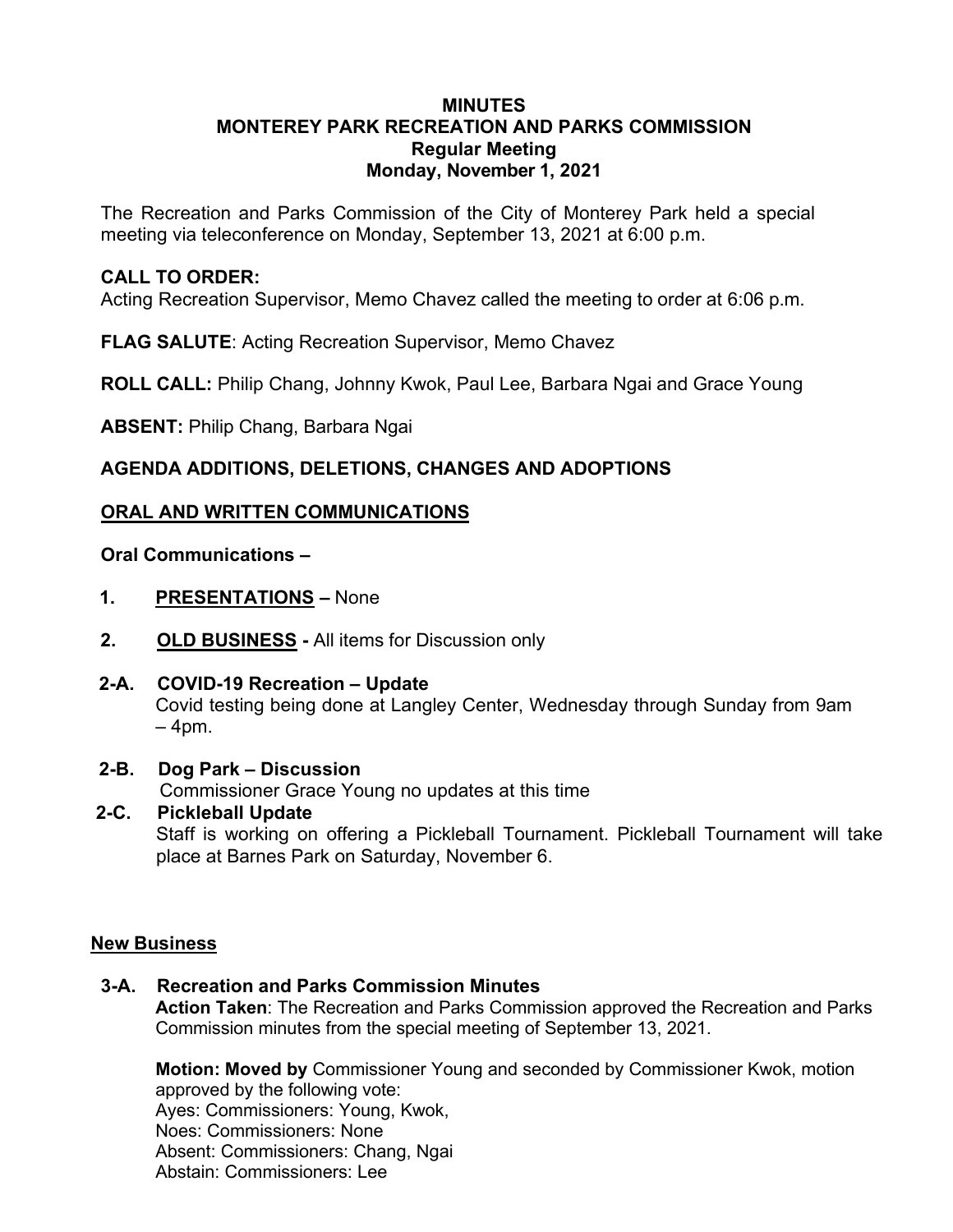# **3-D. Staff's Status Report**

Staff provided updates on the Monster Mash event game booths and entertainment . Staff also discussed the upcoming Snow Village event scheduled for Thursday, December 2.

# **3-E. Alhambra Unified School District – Representative Report**

**3. Commission Communications and Commissioner and Agency matter – Park conditions / status** None.

# **ADJOURNMENT**

There being no further business for consideration, the meeting was adjourned at 6:20 p.m.

Memo Chavez, Staff Liaison

Approved on 2008 at the Recreation and Parks Commission Regular Meeting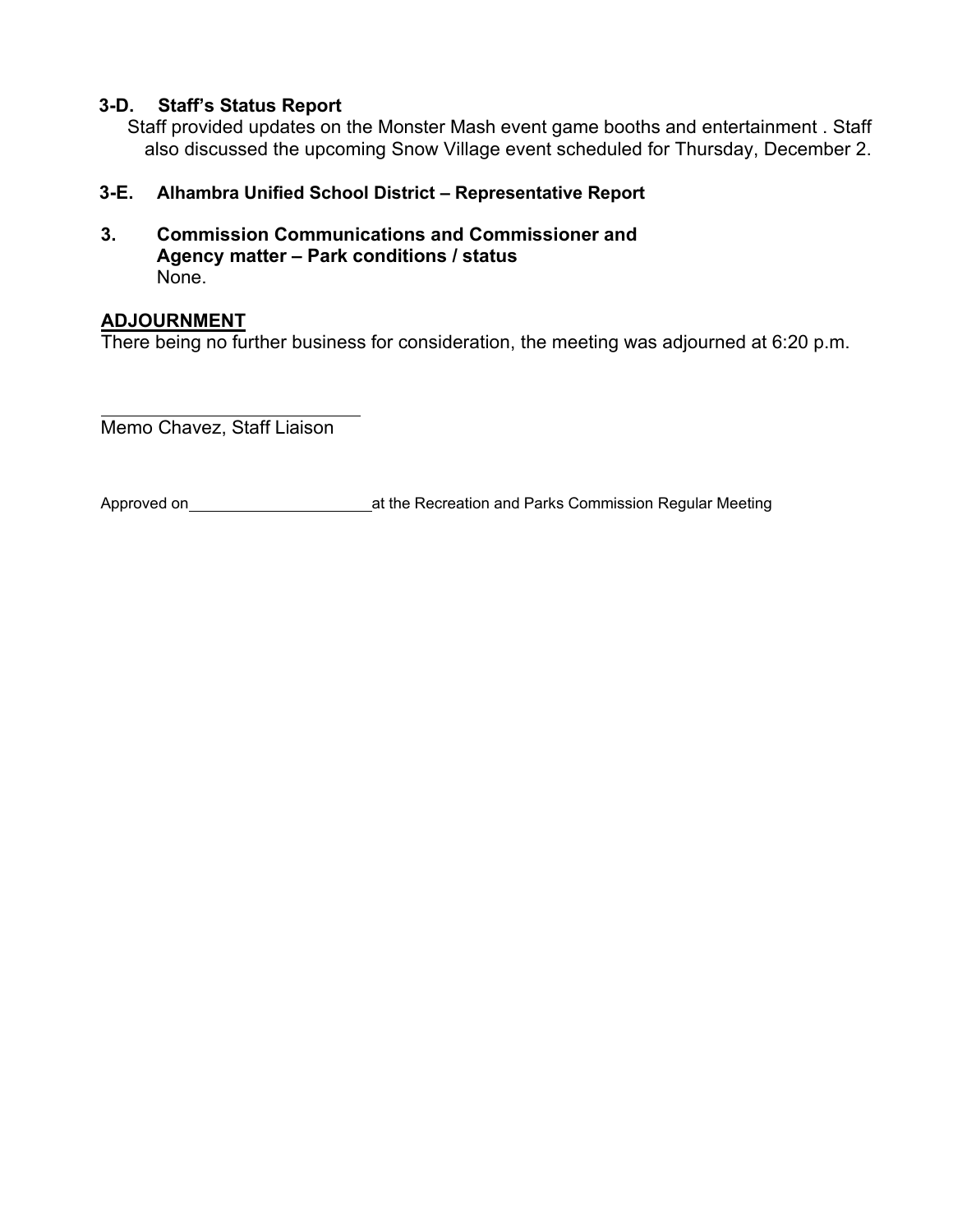# **MINUTES MONTEREY PARK RECREATION AND PARKS COMMISSION Regular Meeting Monday, February 7, 2022**

The Recreation and Parks Commission of the City of Monterey Park held a regular meeting via teleconference on Monday, February 7, 2022 at 6:00 p.m.

# **CALL TO ORDER:**

Acting Recreation Supervisor, Memo Chavez called the meeting to order at 6:**10** p.m.

**FLAG SALUTE**: Acting Recreation Supervisor, Memo Chavez

**ROLL CALL:** Philip Chang, Johnny Kwok, Paul Lee, Barbara Ngai and Grace Young

**ABSENT:** Philip Chang, Barbara Ngai, Grace Young

# **AGENDA ADDITIONS, DELETIONS, CHANGES AND ADOPTIONS**

# **ORAL AND WRITTEN COMMUNICATIONS**

**Oral Communications –** None.

- **1. PRESENTATIONS –** None.
- **2. OLD BUSINESS** All items for discussion only.

# **2-A. COVID-19 Recreation – Update**

This item was not heard.

# **2-B. Dog Park – Sub Committee Updates**

This item was not heard.

# **New Business**

# **3-A. Recreation and Parks Commission Minutes**

Approval of minutes from the November 7, 2021 Recreation and Parks Commission regular meeting.

**Action Taken:** This item was not heard.